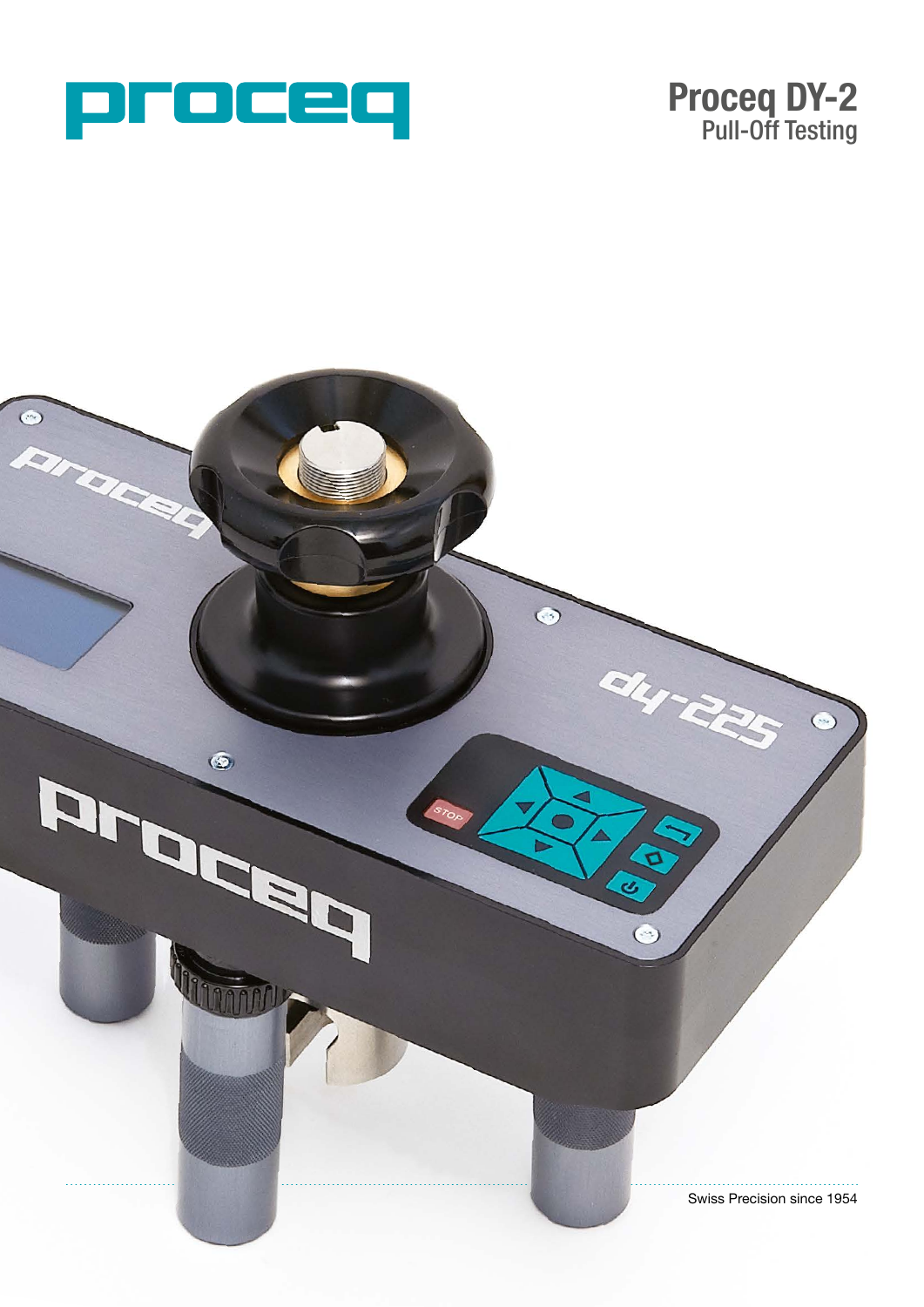**The Proceq DY-2 family of automated pull-off testers covers the complete range of pulloff applications with unmatched ease of operation and a unique capability to store a complete record of the test.**

Pull-off testing is one of the most widely used test methods in the construction industry. This is reflected in the huge number of standards dedicated to the method.

It has long been known that one of the major influences on the result of a pull-off test is the operator influence in the application of a constant load rate. The DY-2 with its integrated, feedback controlled motor removes this variable completely, by providing a fully automated test at a constant load rate which can be verified.

The DY-2 is further unique in that it records every single test parameter required by the specification.

- Time and date of the test
- Test disc size
- Maximum load applied
- Automatic calculation of bond strength
- Applied load rate with graphical record
- Complete time of test
- Failure mode

For the very first time, the operator is able to provide a complete record of the pull-off test, proving that the test was carried out in accordance with the applicable standard.

#### **Application Range**

Three versions of DY-2 are available differentiated by maximum pulling force. This covers the complete range of pull-off applications (examples for Ø 50mm test discs):

|               | <b>Working Range</b> |                    | <b>Maximum</b>         |  |
|---------------|----------------------|--------------------|------------------------|--|
|               | <b>Tensile Force</b> | ः Test Disc Ø 50mm | <b>Pulling Speed</b>   |  |
| <b>DY-206</b> | $0.6 - 6$ kN         | ∶ 0.3 - 3.1 MPa    |                        |  |
|               | ∶ 135 - 1349 lbf     | ∶ 44 - 443 psi     | $4.65$ mm/min          |  |
| DY-216        | 1.6 - 16 kN          | ∶ 0.81 - 8.1 MPa   | $0.183$ inch/min       |  |
|               | :360 - 3597 lbf      | : 118 - 1182 psi   |                        |  |
| DY-225        | 2.5 - 25 kN          | ∶ 1.3 - 12.7 MPa   | $: 2.2 \text{ mm/min}$ |  |
|               | 562 - 5620 lbf       | ∶ 185 - 1847 psi   | $0.086$ inch/min       |  |

Note: Below the working range, the accuracy is not guaranteed.

DY-206 has increased accuracy for low strength applications such as testing adhesive strength of mortars and renders. DY-216 covering most applications. DY-225 for very high strength applications such as testing of fibre reinforced polymers bonded to concrete structures or testing the bond strength of repair and overlay materials.

#### **Applicable Standards**

To further illustrate the wide range of applications, DY-2 conforms to all of these standards: EN 1542, EN 1015-12, EN 1348, ISO 4624, BS 1881 Part 207, ASTM D4541, ASTM C1583, ASTM D7234-05, ASTM D7522, ZTV-SIB 90, JGJ126- 2000, JGJ144-2004, JGJ110-2008.

Proceq DY-2 is calibrated according to EN ISO 7500-1 Annex C - Alternative Method of Testing Machine Classification.

The software necessary to calibrate the instrument is included in DY-Link.





Made in Switzerland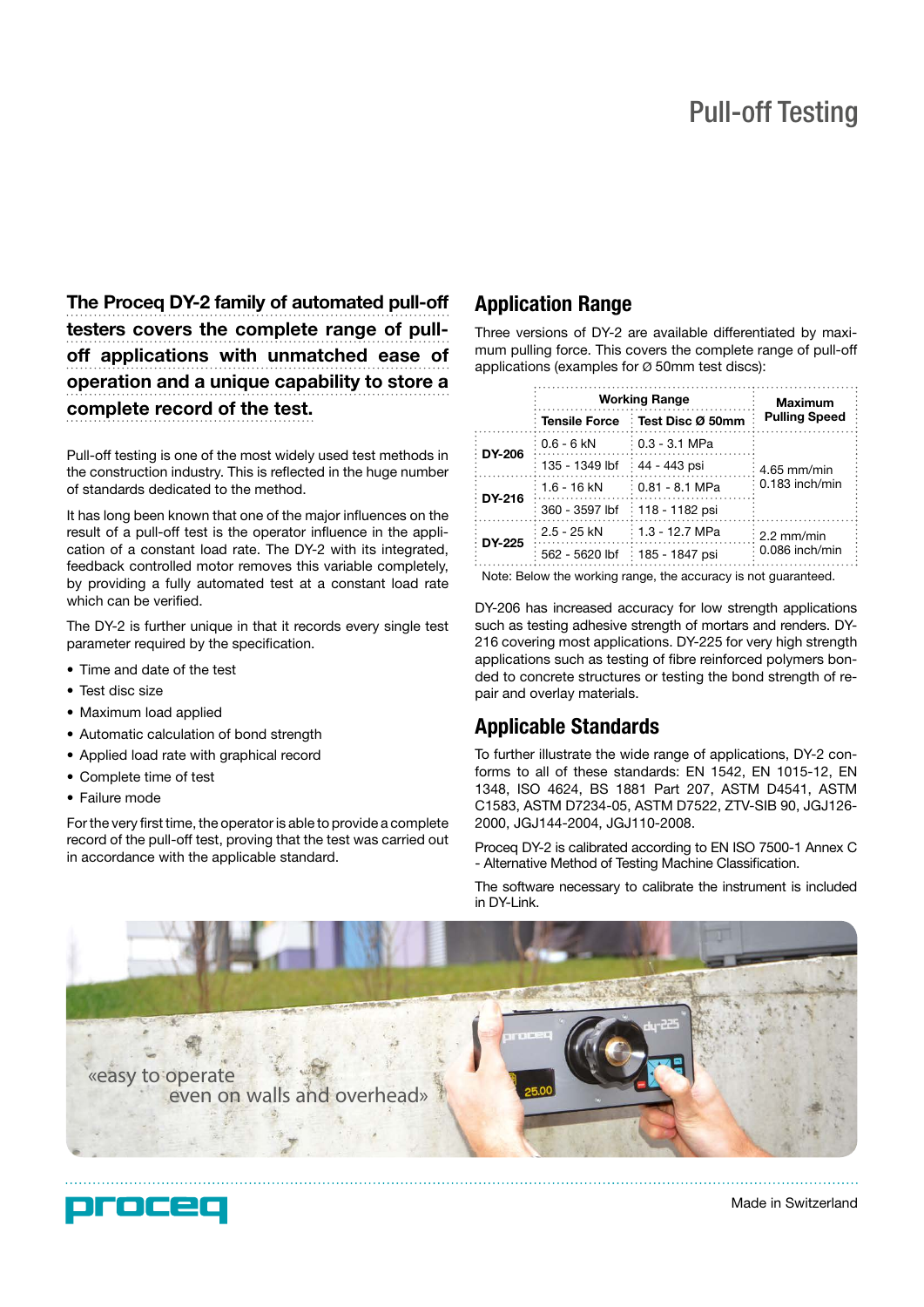# Pull-off Testing

# **Simple Operation**



## **Failure Mode Reporting**

Most pull-off testing standards require the operator to record the mode of failure. DY-2 is unique in that it allows this information to be saved along with the test result.



For example "B 100%" indicates a complete failure in the overlay or repair material.



# **Complete Report of Load Rate: DY-Link Software**

DY-2 provides documentary proof that the test was actually carried out with the specified load rate.

The load rate curve is saved along with the test results and may be downloaded to a PC for reporting, or it may also be viewed in real time if the DY-2 is connected to a PC during the test.

|                    | Slot ID ID                                                       |    | Date & Time                                                     | Measured value       |                                                                                                                                                                                                                            |                                                                                                               | Dolly Area Dolly Ø                                                                                                                            |                            | Load Rate Unit                 |    |
|--------------------|------------------------------------------------------------------|----|-----------------------------------------------------------------|----------------------|----------------------------------------------------------------------------------------------------------------------------------------------------------------------------------------------------------------------------|---------------------------------------------------------------------------------------------------------------|-----------------------------------------------------------------------------------------------------------------------------------------------|----------------------------|--------------------------------|----|
| $\hat{\mathbf{x}}$ | 6                                                                | 66 | 01/01/2000 12:28 AM 25:10                                       |                      |                                                                                                                                                                                                                            |                                                                                                               | 1963 mm2 50.0 mm2 300 N/s                                                                                                                     |                            |                                | kN |
|                    | 30 <sup>1</sup><br>$25 -$<br>20<br>force(kN)<br>$10-$<br>5.<br>0 | 0  | <b>Load Rate Curve</b><br>20<br>30<br>50<br>40<br>10<br>time(s) | 70<br>60<br>80<br>90 | <b>Measurement</b><br>Peak Load<br>Duration<br><b>Efftive Load Rate</b><br><b>Settings</b><br>Unit<br>Load Rate<br>Load Limit<br>Dolly Area<br><b>Dolly Diameter</b><br>Failure Mode 1<br>Failure Mode 2<br>Failure Mode 3 | 25.10 kN<br>84.0 s<br>299 N/s<br>kN<br>300 N/s<br>25.00 kN<br>1963 mm2<br>50.0 mm<br>A 0%<br>AB 0%<br>0%<br>B | <b>Device</b><br>Serial No.<br>Model<br>HW Serial No.<br><b>HW Revision</b><br>Firmware Version 1.2.2<br>Last Calibration<br>Comment<br>[Add] | DY-225<br>A0<br>01/01/2000 | DT03-000-0005<br>DT80-000-0005 |    |

## **Complete Range of Test Discs**

Depending on the application and material under test, the standards specify a wide range of test disc sizes. Proceq provides a complete range. The full list can be seen on the next page.





Made in Switzerland